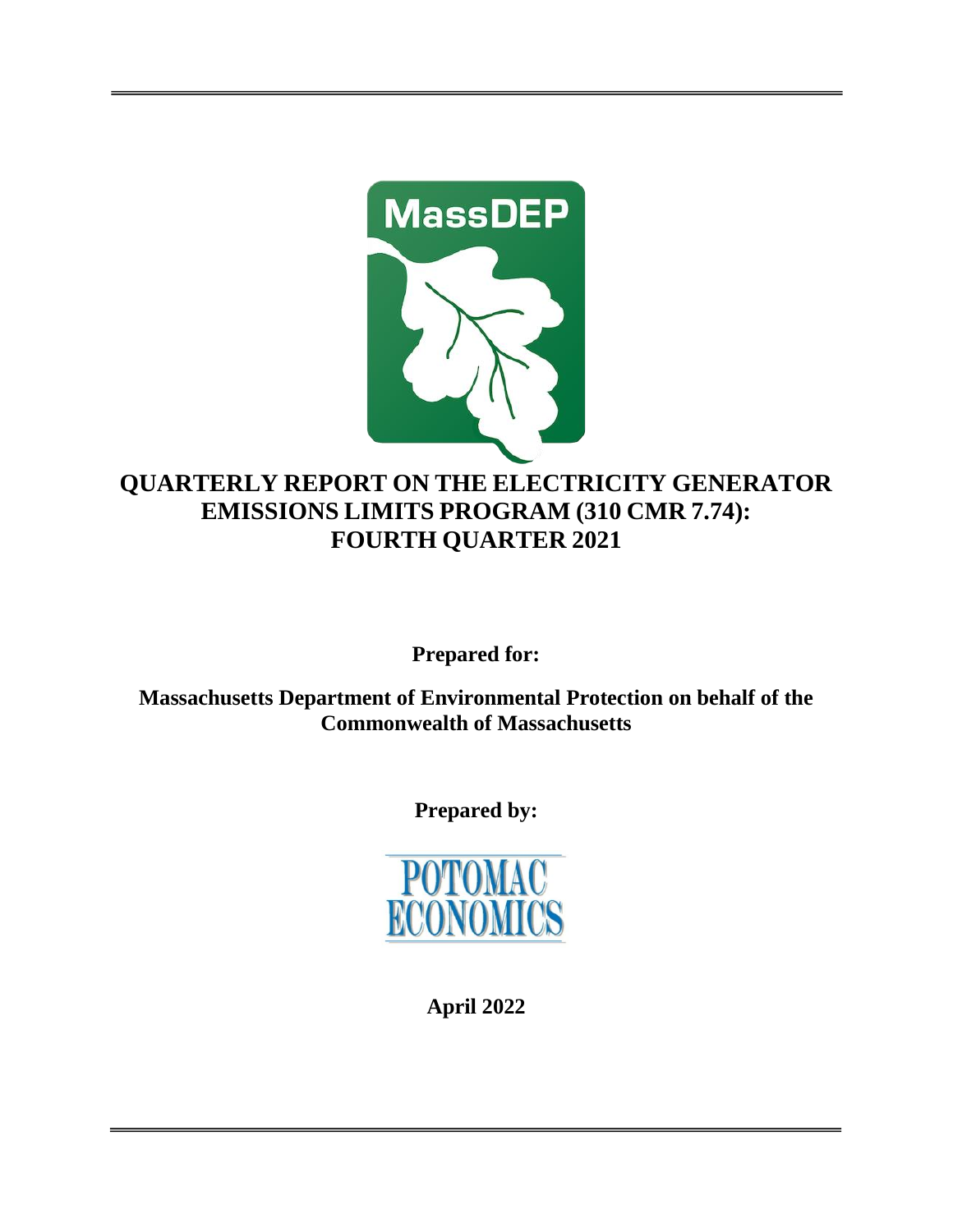

# **TABLE OF CONTENTS**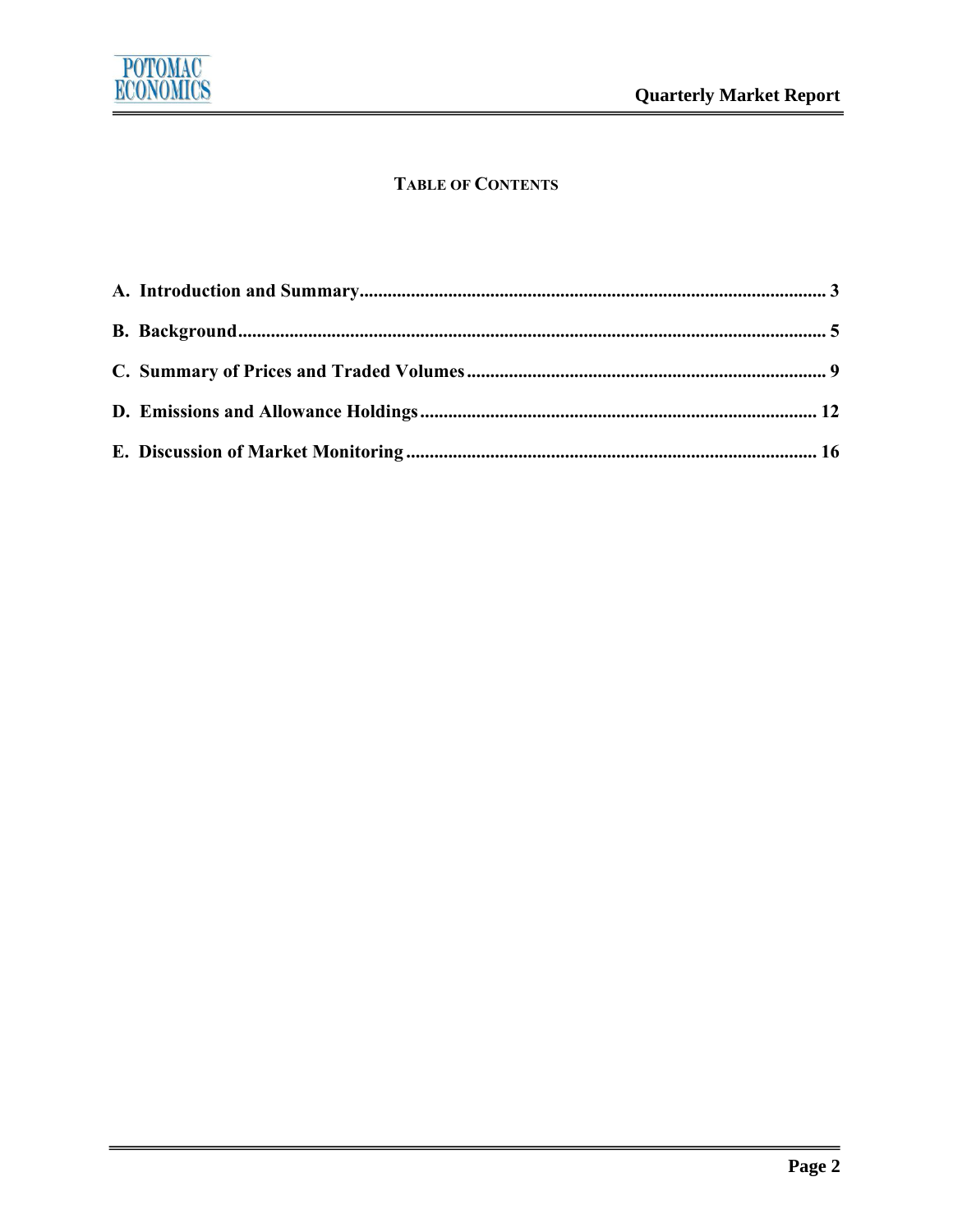## **A. INTRODUCTION AND SUMMARY**

<span id="page-2-0"></span>The Massachusetts Department of Environmental Protection ("MassDEP") implemented its program to limit  $CO<sub>2</sub>$  emissions from electricity generators in January 2018. This report provides background on key aspects of the program, a summary of market activity through the compliance deadline for 2021, an overview of emissions and allowance holdings patterns, and discussion of the results of our market power screens.

- *CO<sup>2</sup> Emissions versus the Annual Caps*: Emissions have fallen dramatically since the program began, resulting in a large number of banked allowances after each annual compliance deadline.
	- $\checkmark$  In 2019, the cap was 8.73 million allowances compared to 5.83 million metric tons of emissions. The cap is not scheduled to fall below this level of emissions until 2032.
	- $\checkmark$  In 2020, the cap was 8.51 million allowances compared to 5.48 million metric tons of emissions. The cap is not scheduled to fall below this level until 2034.
	- $\checkmark$  In 2021, the cap was 8.28 million allowances compared to 5.92 million metric tons of emissions (which was up 8 percent year-over-year). The cap is not scheduled to fall below this level until 2032.
- *Load, Generation, and Emissions Trends*: As emissions from covered generation have fallen, electric load has fallen more modestly, so electricity imports have risen. However, load increased 2.4 percent in 2021 from the previous year.
	- $\checkmark$  Generation from covered units rose by 8.3 percent in 2021 from the previous year. Higher combined cycle generation accounted for nearly all of the increase in generation.
- *CO<sup>2</sup> Allowance Prices and Trading Activity*: Trading activity was very limited in 2021 and early 2022 as regulated entities relied on banked allowances and auctions to satisfy most or all of their projected compliance obligations for 2021.
	- $\checkmark$  Most of the allowances purchased were made through the auctions rather than the secondary market.
		- In the March 11, 2021 auction, 1,656,685 allowances for the 2021 compliance year cleared at a price of \$6.50 per metric ton.
		- In the June 9, 2021 auction, 1,001,334 allowances for the 2021 compliance year cleared at a price of \$7.75 per metric ton.
		- In the September 15, 2021 auction, 1,001,334 allowances for the 2021 compliance year cleared at a price of \$10.00 per metric ton.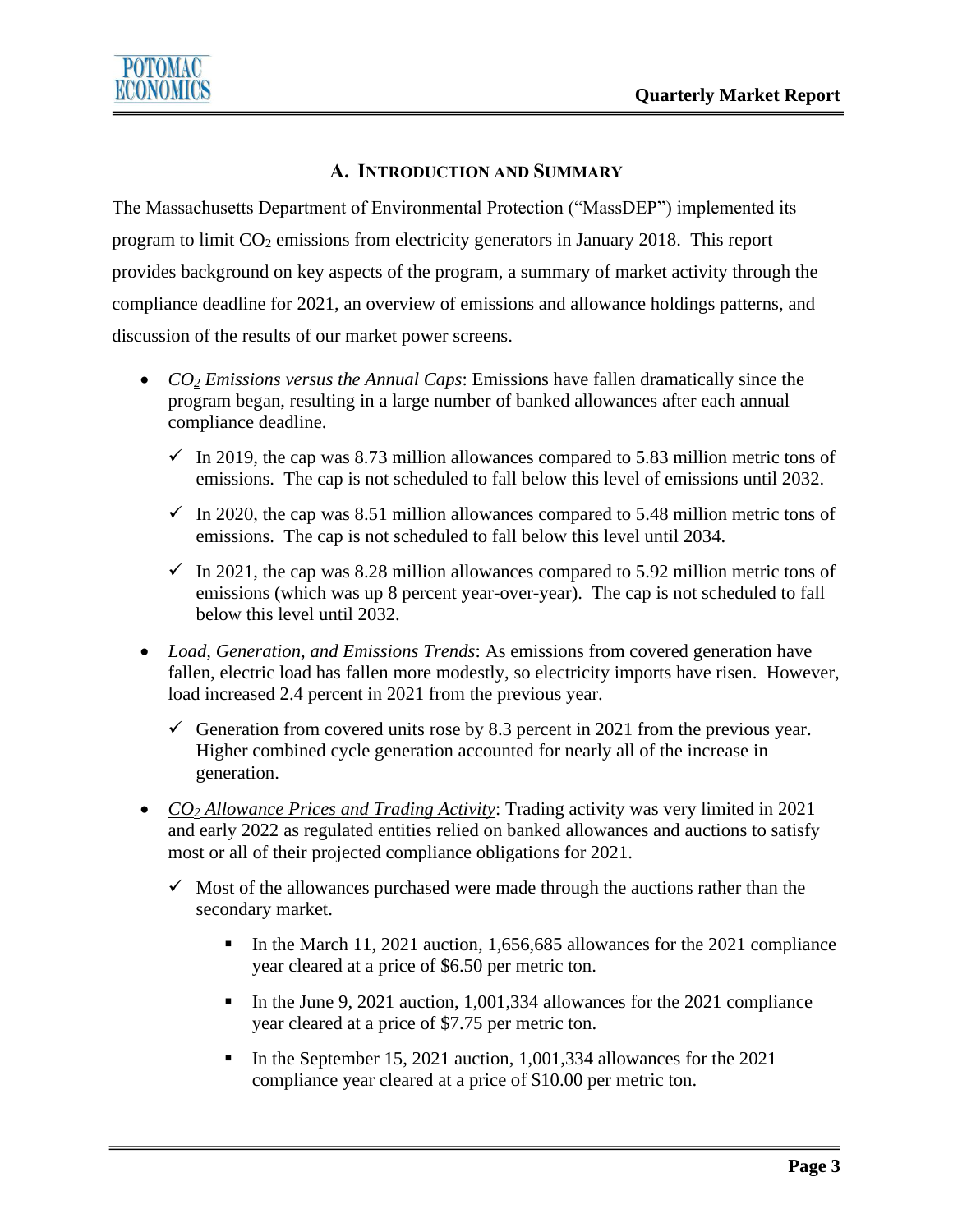

- In the December 15, 2021 auction, 1,611,909 allowances for the 2022 compliance year cleared at a price of \$9.75 per metric ton.
- In the March 8, 2022 auction, 1,611,909 allowances for the 2022 compliance year cleared at a price of \$0.50 per metric ton.
- $\checkmark$  Prices for 2021 vintage allowances remained high relative to expectations given the large allowance surpluses.
	- Prices in the secondary market have exhibited a premium over contemporaneous auction clearing prices.
	- Illiquid market conditions have afforded limited opportunity for price discovery and encouraged regulated entities to hold excess allowances as a hedge against their compliance obligations in future years. The wide dispersion of bid prices in the auctions highlights that illiquid conditions have provided limited price discovery and also reflects that there is a wide dispersion of hourly prices in the regional electricity market.
- *Distribution of Allowances for 2021 Compliance*: The vast majority of allowances usable for 2021 compliance were distributed by auction (62 percent) while the balance was banked from 2020 (38 percent).
	- $\checkmark$  In 2021, 100 percent of allowances were distributed through auctions, although the total auction amount was reduced by the bank of allowances from 2020.
	- $\checkmark$  The increased auction quantities and quarterly auction schedule has helped provide more frequent access to allowances. These changes have helped improve liquidity in the secondary market.

We evaluate information on the holdings and demand for allowances to identify firms that may have acquired a position that raises competitive concerns. In the current study period, we find no evidence of anti-competitive conduct in the secondary market for allowances, and we find that firms have generally sought to acquire or sell allowances consistent with their expected needs for 2021 and 2022.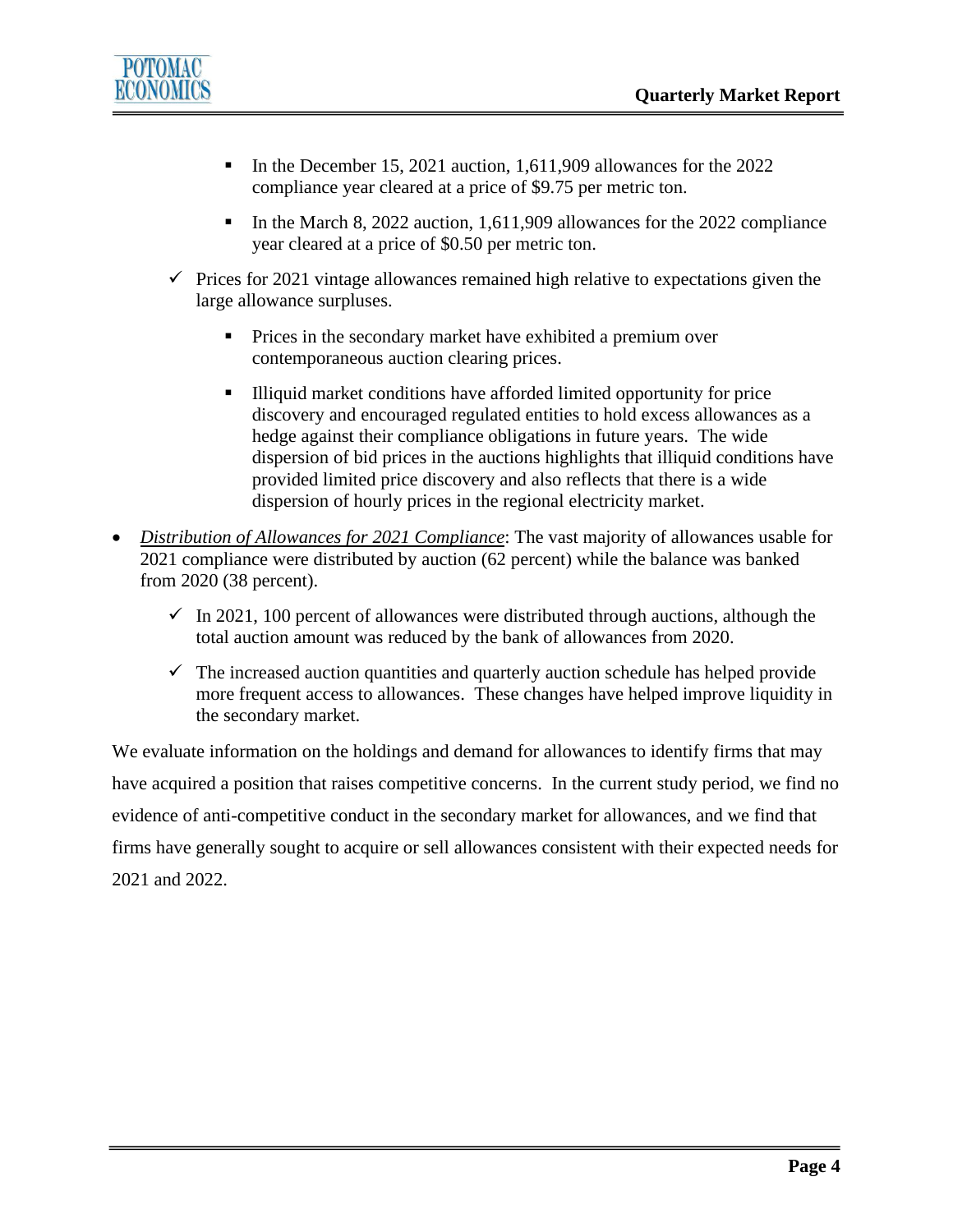

## **B. BACKGROUND**

<span id="page-4-0"></span>Regulation 310 CMR 7.74 created a cap-and-trade program to reduce carbon dioxide emissions from electricity generating facilities located in Massachusetts beginning in 2018.<sup>1</sup> Cap-and-trade programs work by setting an aggregate emissions limit for a particular class of emitters and requiring them to acquire a number of allowances sufficient to cover their emissions. Firms that hold allowances can decide whether it is more profitable to use them to cover their emissions or to sell them to an emitter that can use them more efficiently.

Covered compliance entities and emissions are consistent with the Regional Greenhouse Gas Initiative (RGGI) regulation, implemented as 310 CMR 7.70 in Massachusetts. Under 310 CMR 7.74, compliance periods are annual. The Massachusetts Carbon Allowance Registry ("Registry") is used to track the ownership of allowances. Once an allowance is allocated or purchased in the auction, it can be resold in the secondary market. Participation in the market for allowances is limited to regulated electricity generating facilities.

The secondary market is important for several reasons. First, it gives firms an ability to obtain allowances at any time, while the auctions are relatively infrequent. Second, it provides firms a way to protect themselves against unexpected swings in future prices. Third, it provides price signals that assist firms in deciding how much electricity to produce and in making investment decisions that are affected by the costs of compliance.

The market for Massachusetts allowances has several key elements, which are discussed in this section: the emissions cap, allocations, auctions, banking, program participation, and compliance.

## *Annual Emissions Cap*

The program's annual emissions cap was set at 9,149,979 metric tons for 2018, which was the first year of program implementation. The annual cap fell to 8,731,175 metric tons in 2019,

1

<https://www.mass.gov/guides/electricity-generator-emissions-limits-310-cmr-774>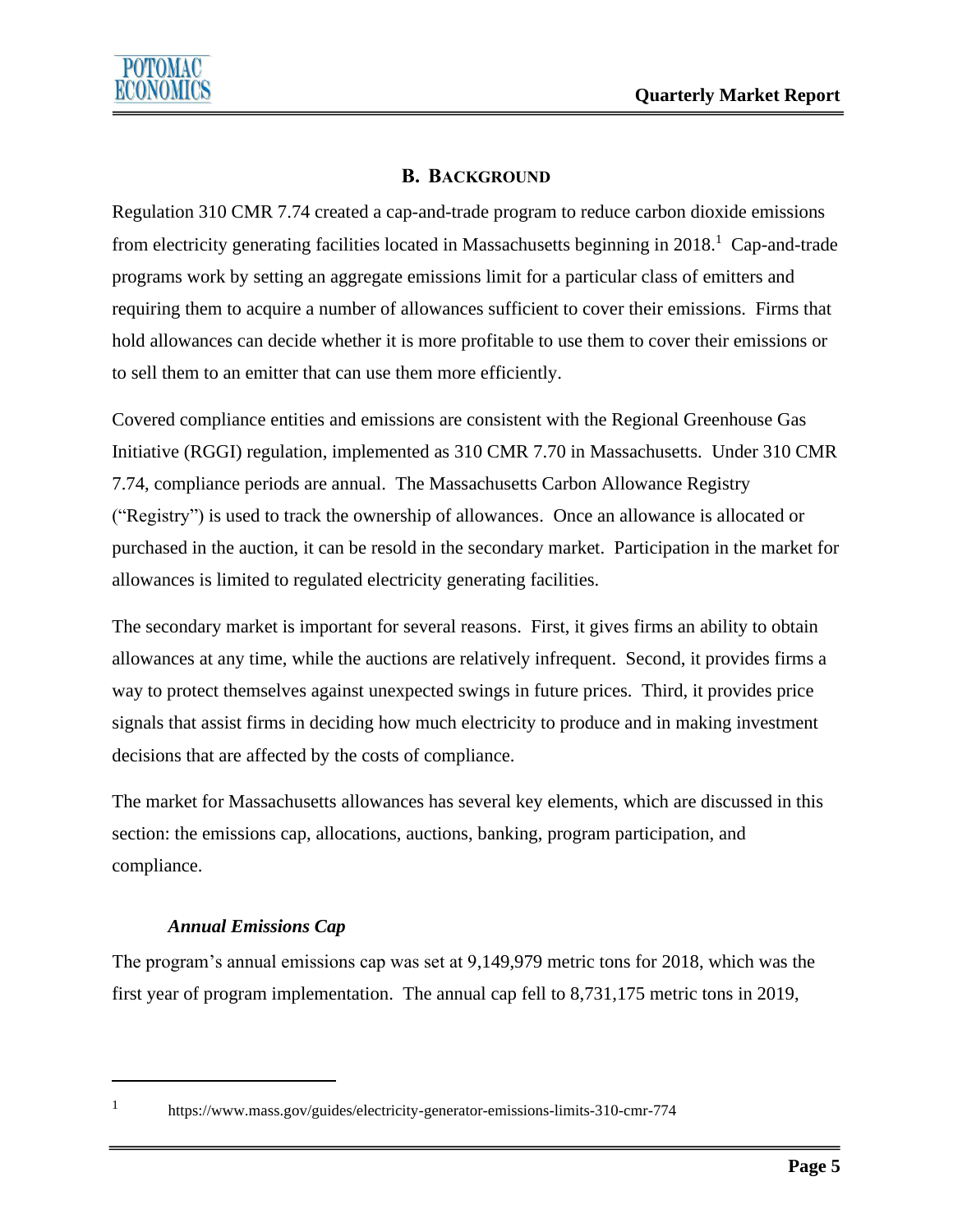8,507,299 metric tons in 2020, 8,283,423 metric tons in 2021, and it declines by 223,876 metric tons in each subsequent year, eventually reaching 1,791,019 metric tons in 2050. 2

## *Allowance Allocations*

One hundred percent of the 2018 vintage allowances were allocated to individual generators, including new facilities. Starting with the 2019 compliance year, the MassDEP began to transition from allocating allowances directly to using auctions as the primary mechanism for distributing allowances.<sup>3</sup> For the 2019 and 2020 compliance years, the MassDEP distributed a number of allowances equal to 75 and 50 percent of the cap through direct allocation. As of the 2021 compliance year, all allowances are distributed by auction, subject to the banking adjustment described below.

## *Banking of Allowances*

In August 2018, the MassDEP adopted changes to the provisions for banked allowances (i.e., allowances held by covered entities after the compliance deadline for a given year). Under these provisions, if the number of banked allowances after a particular year exceeds 223,875, the number of allowances distributed in the subsequent year will be adjusted downward by the difference between the number of banked allowances and 223,875. Since the annual cap falls by 223,876 metric tons each year, emissions will never exceed the prior year's annual cap.

For instance, after 2020 compliance obligations were satisfied, 3,191,261 allowances were held in facility accounts on April 1st, 2021. Thus, the number of allowances to be distributed for the 2021 compliance year was adjusted down by 2,967,386 (which equals the 3,191,261 allowances held after 2020 minus the limit of 223,875 allowances). Consequently, the number of 2021 vintage allowances distributed was 5,316,037 metric tons, and the total number allowances

<sup>2</sup> 310 CMR 7.74(5)(a)

<sup>3</sup> In this report, the term "allowance" refers to allowances that can be used to comply with 310 CMR 7.74 only. These allowances cannot be used to comply with requirements of the Regional Greenhouse Gas Initiative, which is implemented in Massachusetts pursuant to a different regulation, 310 CMR 7.70.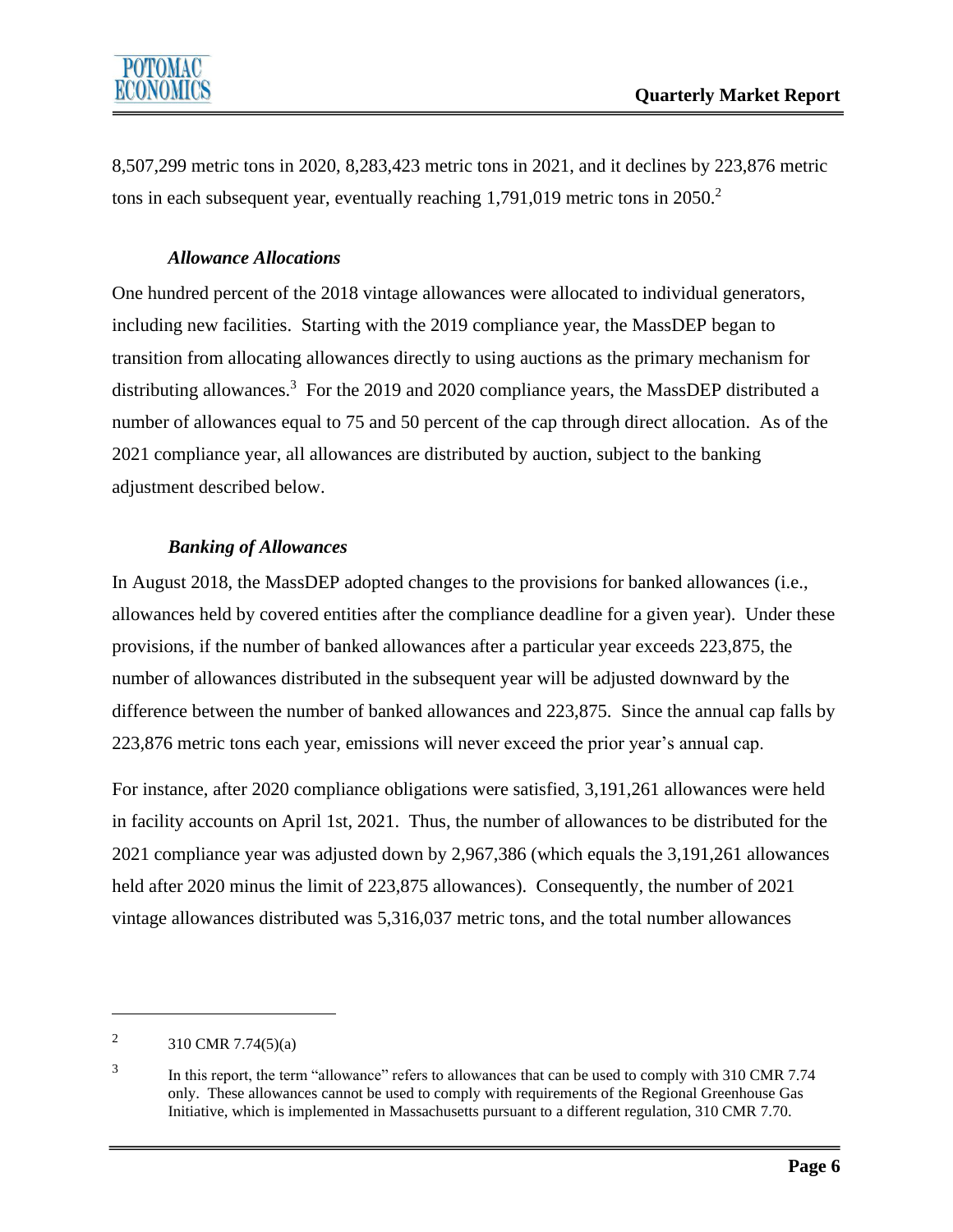

available for the 2021 compliance year was 8,283,423 (the 2021 annual cap) plus an additional 223,875 allowances.

The same calculation will be used to determine the adjusted emissions cap for 2022 and the number of 2022 allowances to be sold in the auctions. In 2022, the post-compliance holdings amount was 2,652,320, so the number of allowances to be auctioned for the 2022 compliance year was adjusted down by 2,428,445. Because a total of 3,223,818 vintage 2022 allowances were auctioned in December 2021 and March 2022, the remaining 2022 allowances to be distributed is 2,407,284.

#### *Auctions*

The MassDEP's schedule to distribute allowances for the 2022 vintage year consists of four quarterly auctions:

- On December 15, 2021: 20 percent of the 2022 unadjusted emissions limit was offered (1,611,909 allowances).
- On March 8, 2022: an additional 20 percent of the 2022 unadjusted emissions limit was offered (1,611,909 allowances).
- In June 2022: 50 percent of the remaining 2022 vintage allowances will be offered (1,203,642 allowances).
- In September 2022: All remaining 2022 vintage allowances will be offered for sale (1,203,642 allowances).

Starting with the June 2022 auction, the MassDEP will begin to sell multiple vintages in a single auction. The schedule for the June and September 2022 auctions is as follows:

- In June 2022: five percent of the 2023 annual cap (391,784 vintage 2023 allowances) will be offered for sale.
- In September 2022: another 5 percent of the 2023 annual cap (391,784 vintage 2023) allowances) will be offered for sale.

## *Participants in the Program*

Participation in the program, including auctions, is restricted to the owners and operators of covered facilities. The term "Regulated Entity" is used in the Registry to refer to the highest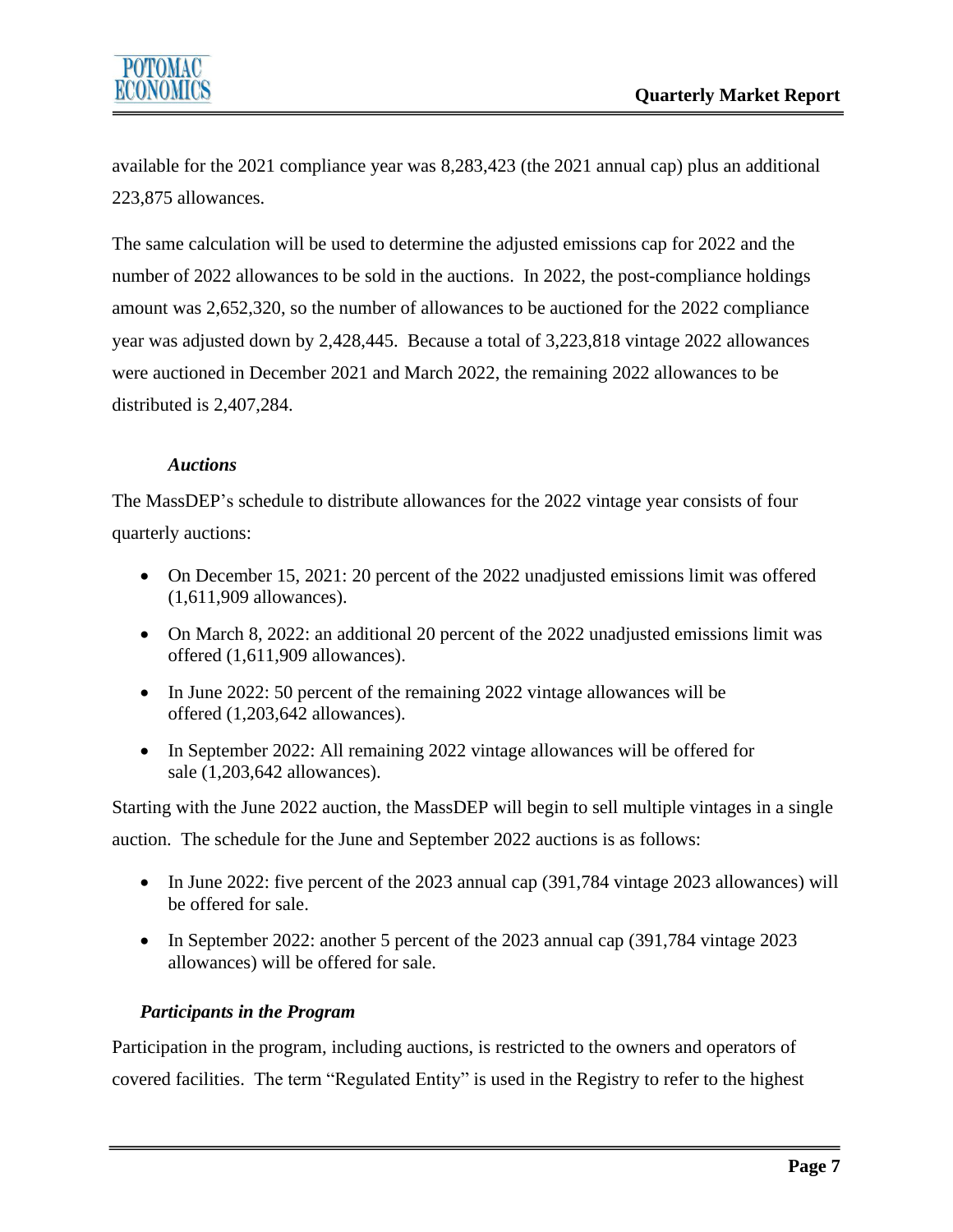level of facility ownership, and in the case of shared ownership groups together several facilities.<sup>4</sup> A list of facilities and associated regulated entities is available to the public at https://macar.apx.com/ (select "Reports").

## *Compliance*

On March 1st of each year, every generating facility's Registry account is required to hold sufficient allowances to satisfy obligations from the prior calendar year. Facilities that do not hold sufficient allowances may qualify for "emergency deferred compliance." Under emergency deferred compliance, the compliance obligations from emissions that occurred during a MLCCP#2 designated period can be deferred to the following year.<sup>5</sup> However, those emissions are required to be offset on a two for one basis in that following year.<sup>6</sup> For example, if a facility deferred 1,000 allowances for 2019 compliance, they are required to hold a number of allowances for 2020 compliance equal to their 2020 emissions plus 2,000 additional allowances for their deferred compliance from the previous year. This provision is intended to provide generators with additional flexibility when they may be needed for system reliability, while still discouraging generators from exceeding the cap in a given year. Thus, it is unlikely that facilities will use this option under normal circumstances.

By April 1<sup>st</sup>, the Department will deduct allowances from each generating facility's registry account; first to address any deferred obligations, then to meet the facility's obligations from the previous calendar year. For 2021, allowance deductions were carried out successfully and all facilities met their obligations without the use of emergency deferred compliance. The Registry tracks current holdings, allowance transfers, and allocations, as well as ownership and representation of each facility or regulated entity.

<sup>4</sup> For example, Medway Station and Mystic receive allocations separately, but they are both owned by Exelon, so for tracking and market monitoring purposes their demand is aggregated.

<sup>5</sup> These are periods when ISO New England has triggered "Master Local Control Center Procedure No.2"

<sup>6</sup> 310 CMR 7.74(6)(d)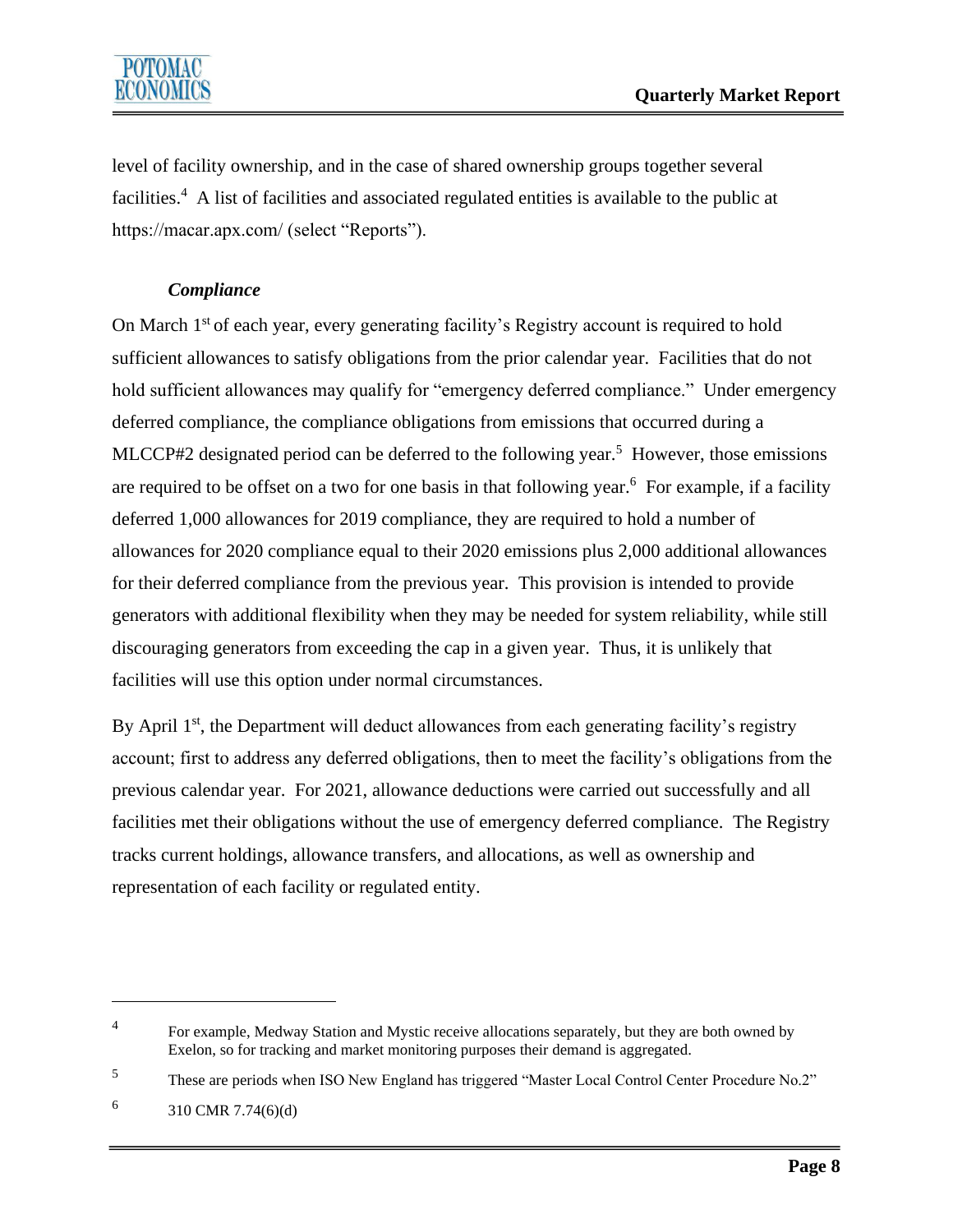# **C. SUMMARY OF PRICES AND TRADED VOLUMES**

<span id="page-8-0"></span>This section evaluates the available information regarding the purchase of allowances in the auctions and transfers in the secondary market for allowances. Figure 1 displays the weekly volumes of allowance transfers and weighted average prices as well as auction results.





There were fifteen priced transfers between different regulated entities in 2021, and there has been one so far in 2022. All of the transfers were for allowances usable for 2021 compliance. In 2021, the average price was \$8.97 for nearly 649 thousand allowances.

<sup>7</sup> Figure 1 shows transfers reported to the registry through March 31, 2022, but since there is no prompt reporting requirement, other transactions may have occurred that have not yet been reported. Trades are reported by transaction date if one is provided that differs from the date it is reported to the Registry.

<sup>8</sup> "2020 Allowances" indicates allowances usable for 2020 compliance, which includes previous vintages.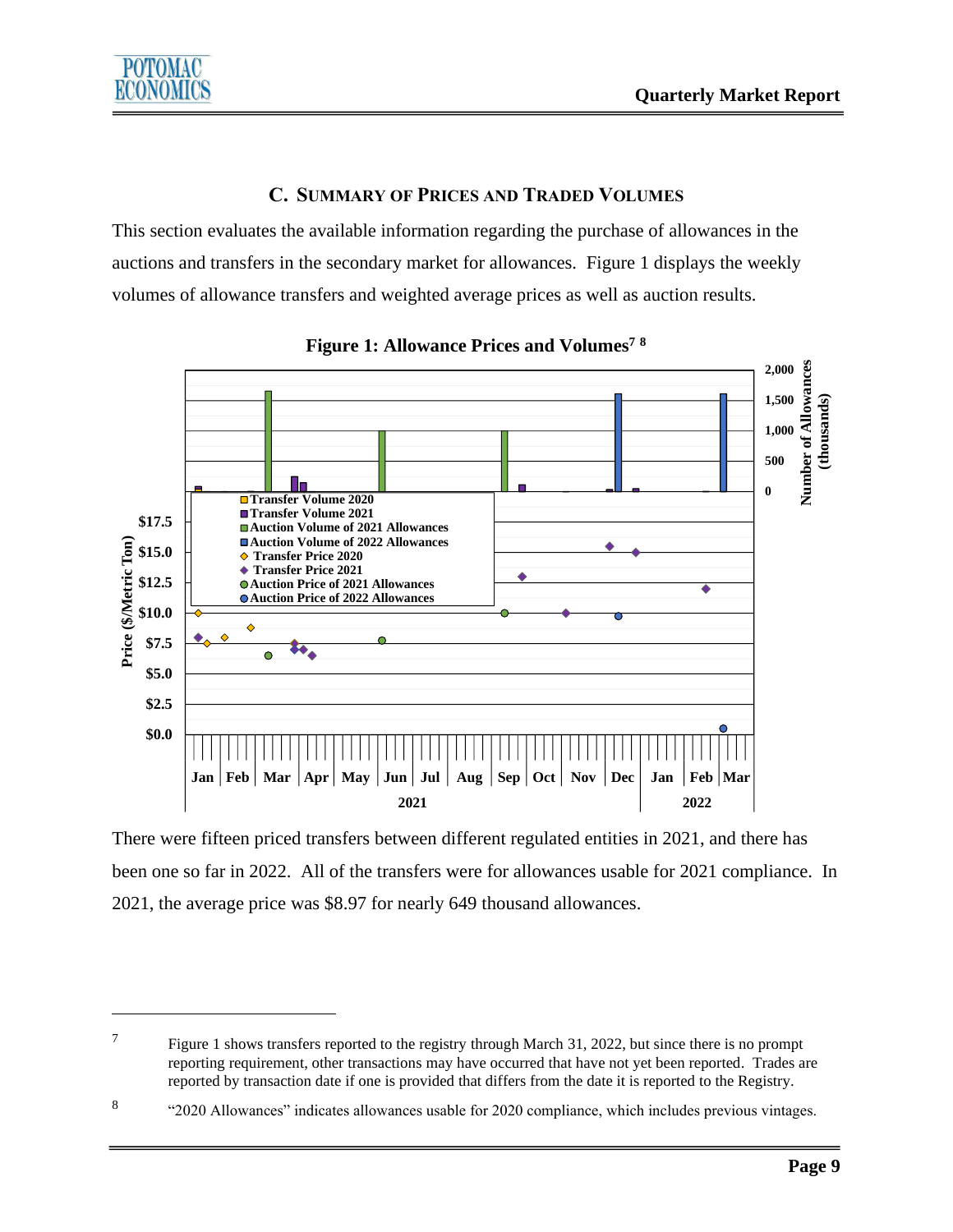Prices generally increased during 2021 in the secondary market and in the auctions. The average price of secondary market transactions rose from \$7.58 in the first half of 2021 to \$13.56 in the second half of the year. Likewise, the auction clearing prices were lower in March and June 2021 than in September and December 2021.

The March 2022 auction clearing price of \$0.50 per metric ton was much lower than secondary market transaction prices reported for 2021 compliance year allowances and previous auction clearing prices. Bid prices were generally much higher than the clearing price and, as has been the case for prior auctions, widely dispersed.. The wide dispersion of bid prices reflects considerable variation among regulated entities in their expectations regarding the value of allowances and that: (a) relatively little information from trading in the secondary market has been available regarding the value of allowances, and (b) some generators earn high margins on the sale of electricity in some periods due to the wide distribution of hourly prices in the ISO New England market. In general, the dispersion contributes to variability in auction clearing prices. In the case of the March 2022 auction, the low quantity of bids (1.01 x supply) was also a factor.

The prices in the secondary market have been substantially higher than auction clearing prices for the comparable vintages. Transactions in January 2021 indicate there may have been a premium on allowances usable for 2020 compliance. The December 2021 and March 2022 auctions of vintage 2022 allowances cleared far below the prices of contemporaneous secondary market transactions of 2021 vintage allowances, although it is unclear whether these price differences were driven by the differences in vintage or because there is a consistent price premium for secondary market transactions.

Given the large surplus of allowances compared to emissions in 2021, prices were relatively high before the March 2022 auction. Thus, the pricing of allowances before the March 2022 auction was likely driven by expectations of higher prices in future years. Section A of this report shows that emissions were below the emissions cap by 35 percent in 2020, and emissions are on pace to be below the cap by 28 percent in 2021. The banking provisions encourage firms to hold allowances if they anticipate higher prices in the future. However, the annual emissions cap will not fall to the level of 2021 emissions until the 2031 compliance year.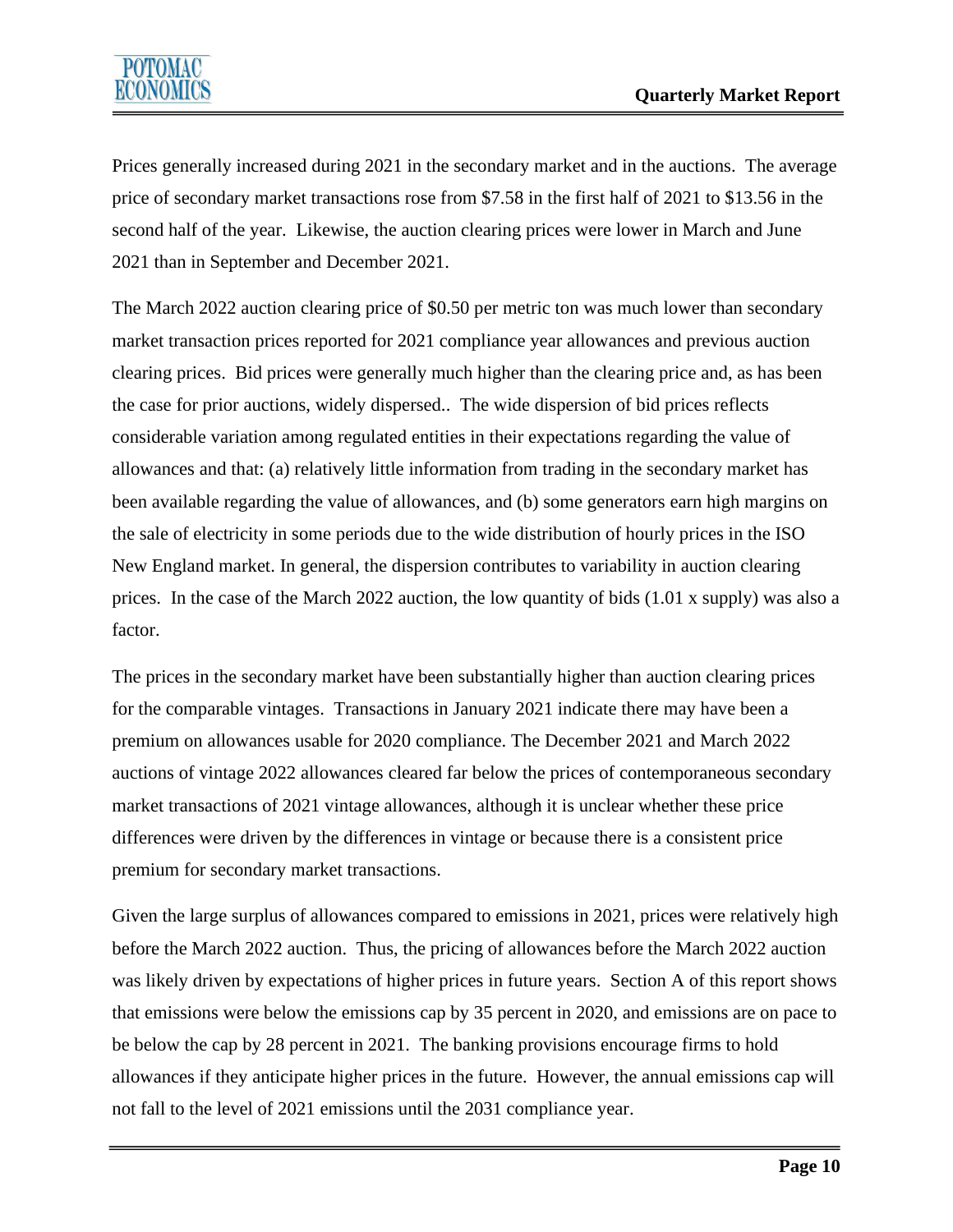

The high prices observed before March 2022 were at least partly attributable to lack of liquidity rather than an indication of the supply-demand balance. Just fifteen transactions were reported in 2021. Given the low volume of transactions to-date, regulated entities may anticipate difficulty obtaining additional allowances without paying a significant premium. Regulated entities with long-term contractual obligations to deliver electricity in 2022 and beyond can hedge exposure to fluctuations in natural gas prices and RGGI (CMR 7.70) allowance prices through liquid futures markets, but no comparable financial hedges exist for Massachusetts (CMR 7.74) program allowances. Consequently, some regulated entities may have been setting aside current vintage allowances as a hedge for obligations in future years.

The sale of future vintage allowances will be introduced in the June and September auctions in 2022. The availability of future allowance vintages will provide firms more opportunity to engage in hedging, will enhance price discovery for future vintages, and may increase liquidity for current period allowances which would otherwise be held for future compliance obligations.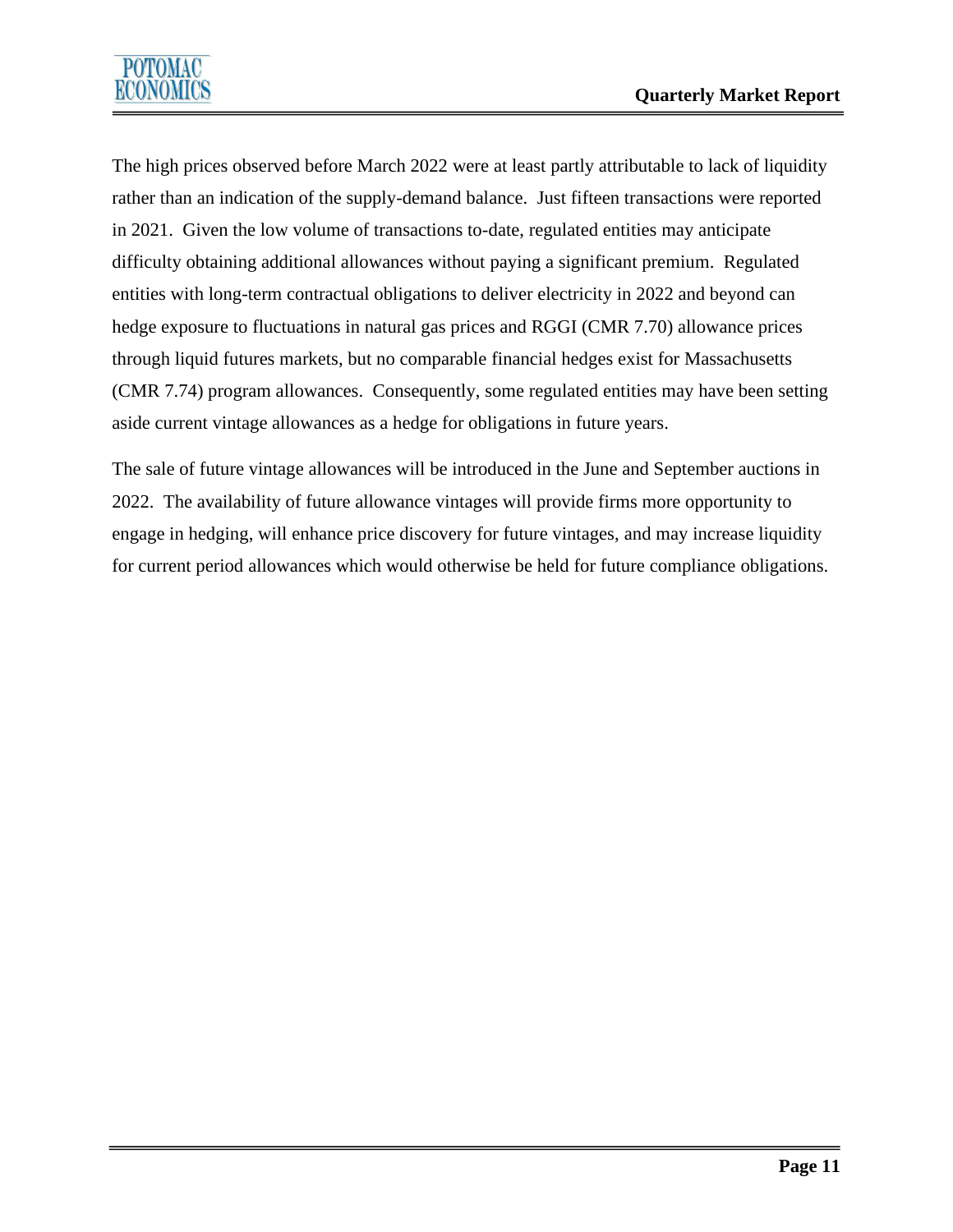## **D. EMISSIONS AND ALLOWANCE HOLDINGS**

<span id="page-11-0"></span>In this section we review patterns of emissions and allowance holdings to assess the fundamentals of supply and demand. Table 1 and Figure 2 evaluate emissions and electricity supply over the last three years, while Figures 3 and 4 compare allowance holdings to emissions by regulated entity.

Table 1 summarizes electricity supply and emissions through 2021 compared to 2019 and 2020. Data is provided for regulated facilities by type: combined cycle units running on liquified natural gas ("LNG"), all other combined cycle units ("CC"), gas/oil-fired steam turbines ("ST"), and combustion turbine peaking units ("CT"). The table shows the supply of electricity from other non-regulated sources, including: nuclear generation, other non-program units such as renewables and waste burners, and net generation from the commercial and industrial sectors ("C&I").

| Year | -- -<br><b>Generation By Type, January-December (TWh)</b>               |      |           |           |                |                          |                |                |              |  |  |
|------|-------------------------------------------------------------------------|------|-----------|-----------|----------------|--------------------------|----------------|----------------|--------------|--|--|
|      | <b>LNG</b>                                                              | CC   | <b>ST</b> | <b>CT</b> | <b>Nuclear</b> | <b>Renew &amp; Waste</b> | C&I            | <b>Imports</b> | <b>Total</b> |  |  |
| 2019 | $2.2\phantom{0}$                                                        | 13.0 | 0.11      | 0.12      | 2.2            | 4.0                      | 0.89           | 32.4           | 55.0         |  |  |
| 2020 | 1.9                                                                     | 11.8 | 0.07      | 0.55      | 0.0            | 4.4                      | 0.79           | 34.1           | 53.6         |  |  |
| 2021 | 1.2                                                                     | 13.8 | 0.08      | 0.44      | 0.0            | 4.4                      | 0.78           | 34.1           | 54.9         |  |  |
|      | <b>Carbon Dioxide Emissions, January-December (Million Metric Tons)</b> |      |           |           |                |                          |                |                |              |  |  |
| 2019 | 0.9                                                                     | 4.8  | 0.07      | 0.02      | ٠              | $\overline{\phantom{a}}$ | $\blacksquare$ | ۰              | 5.78         |  |  |
| 2020 | 0.8                                                                     | 4.4  | 0.04      | 0.24      | ۰              |                          | $\blacksquare$ | ۰              | 5.48         |  |  |
| 2021 | 0.5                                                                     | 5.2  | 0.06      | 0.22      | ۰              | $\overline{\phantom{a}}$ | $\blacksquare$ | ۰              | 5.92         |  |  |

**Table 1: Electricity Supply<sup>9</sup> and Emissions**

Figure 2 summarizes the same categories of information as Table 1 but on a monthly basis. The figure also reports emissions for entities subject to the cap under 310 CMR 7.74.

<sup>&</sup>lt;sup>9</sup> Generation is based on EIA Form 923 data and Real-Time Load from the ISO-NE website. Form 923 data for 2021 is not final, so values for 2021 may change in future reports.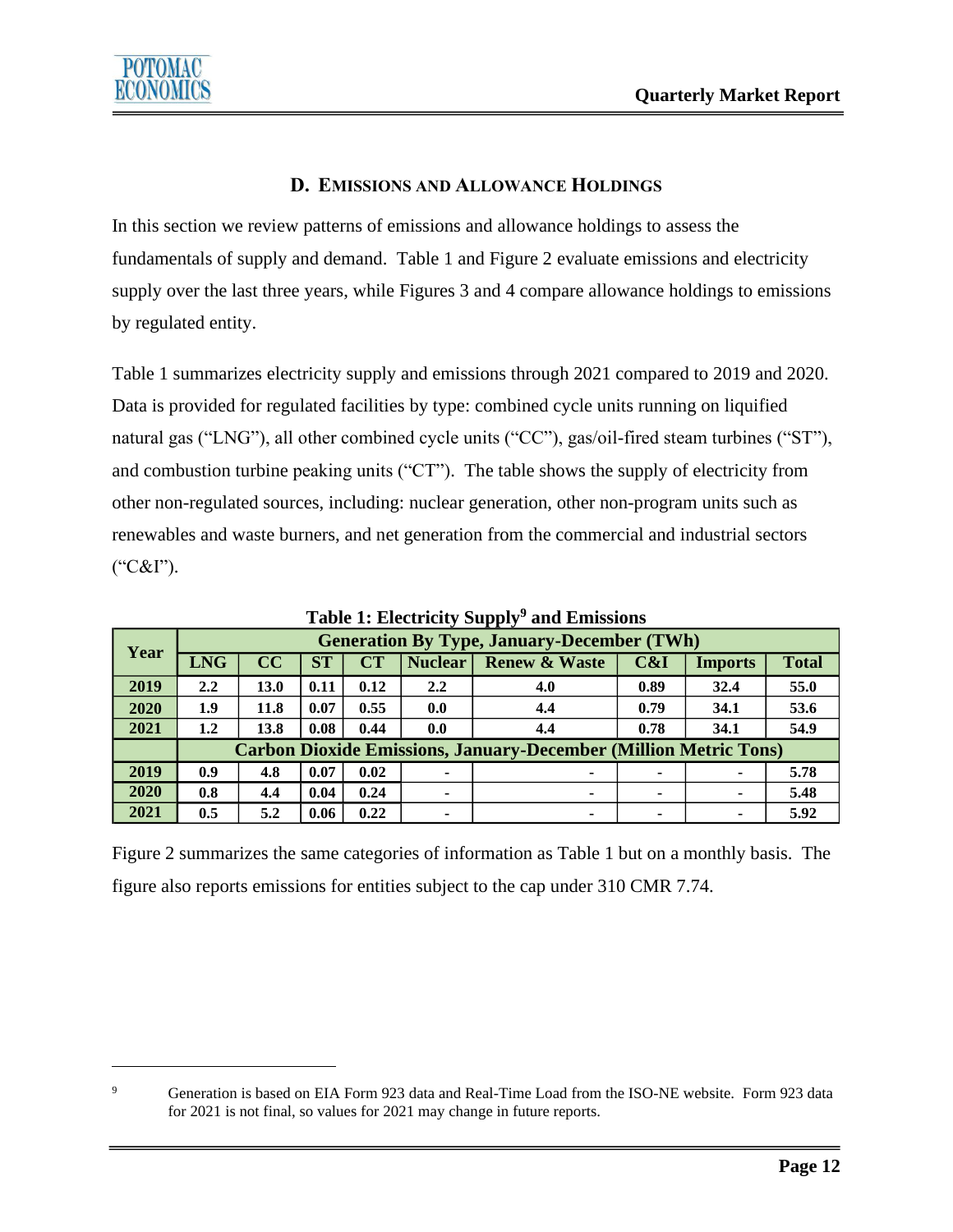



**Figure 2: Monthly Electricity Supply and Emissions, 2019-2021**

Emissions fell significantly from 2019 to 2020 but rose in 2021. The impact of COVID-19 significantly reduced load and emissions from March through May of 2020, but load and emissions recovered during the summer and fall before falling again during a relatively mild winter. Except for July and December, load in 2021 exceeded monthly load in 2020 as the economy continued to recover from the pandemic. Similarly, emissions in 2021 were higher than 2020 for each month between January and June. Lower imports during those months also contributed to higher monthly emissions. In the second half of 2021, each month's emissions were lower or similar to those of 2020. Annual emissions rose to 5.9 million metric tons in 2021. This increase in emissions reflected:

- Load levels increased as the economy began to recover, and this load was met mostly by covered generation in the first half of the year. In particular, combined cycle emissions during these months were 16 percent higher than in 2020. However, higher allowance prices in late 2021 may have contributed to reduced year-over-year emissions despite the increase in year-over-year load levels.
- Emissions from LNG-supplied generation remained very low in 2021 largely because pipeline gas prices were low relative to prices of imported LNG.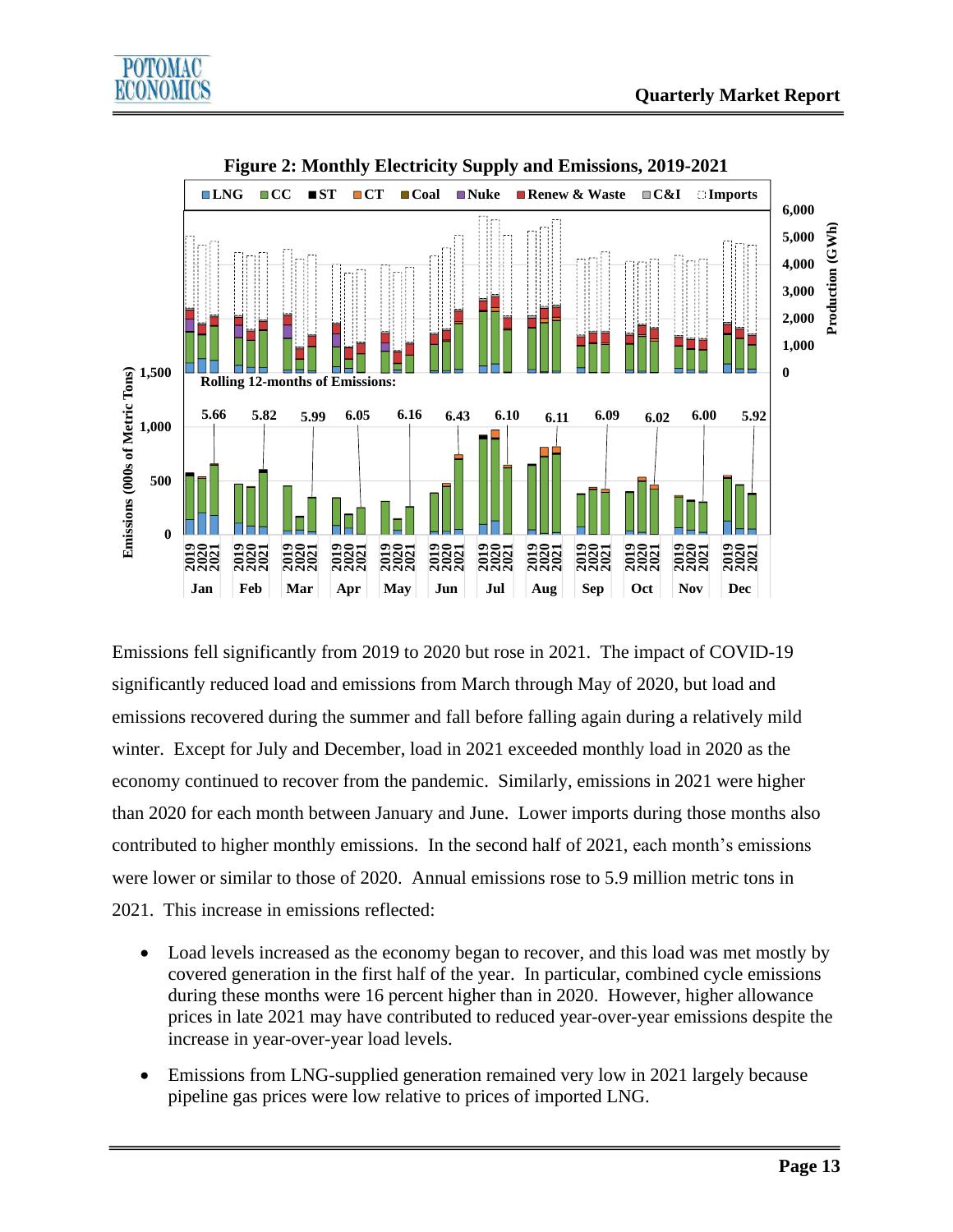

• Emissions from combustion turbines decreased by about 20 thousand metric tons from 2020 while emissions from steam plants decreased by a similar quantity.

Figure 3 shows, for each regulated entity, its average annual emissions over 2020 and 2021 compared to its estimated holdings of allowances that are usable for 2022 compliance, including allowances purchased in the December 2021 and March 2022 auctions. **10** This is composed of the sum of allowances banked from previous years and its Vintage 2022 allowance holdings.



**Figure 3: Allowance Holdings for 2022 and Annual Emissions by Regulated Entity**

The figure shows that some regulated entities already hold sufficient allowances to meet their compliance obligations if emissions are similar to the average annual emissions across 2020 and 2021. However, others currently hold a number that is lower than their average historical emissions. These regulated entities will be able to satisfy their obligations through some combination of:

<sup>10</sup> Holdings and allocations are shown as of April 6, 2022.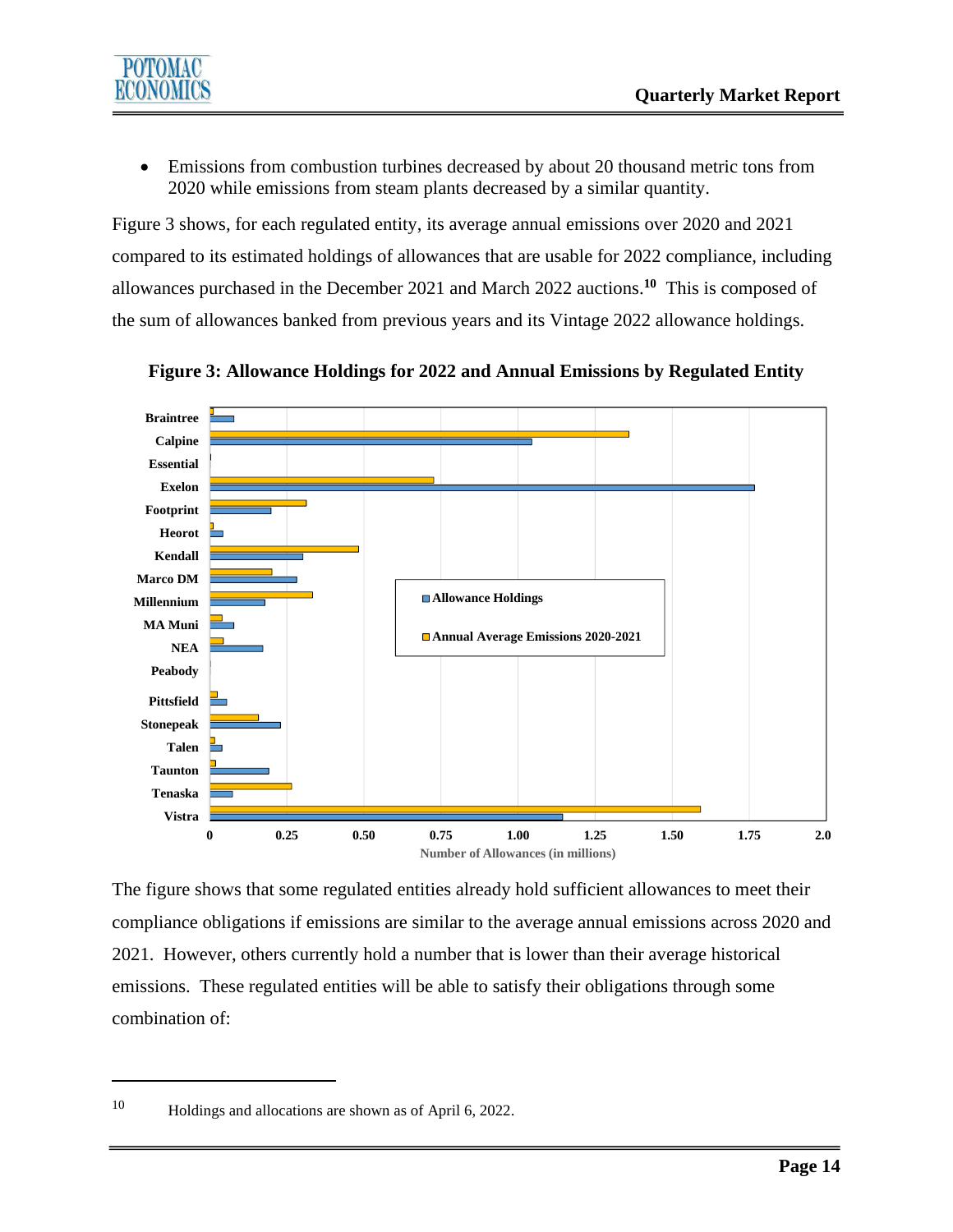

- Allowance purchases in the remaining two auctions for 2022 vintage allowances.
- Allowance purchases in the secondary market Based on Figure 3, some regulated entities already have sufficient allowances to satisfy their likely compliance obligations in 2022, suggesting that they may be willing to sell some. However, some regulated entities may prefer to bank a number of allowances for future years. The sale of future vintage allowances beginning in the June 2022 auction will provide additional options regulated entities that would otherwise have to bank current year allowances.
- Reduced emissions relative to recent patterns of operation Emissions fell more than 40 percent from 2017 to 2021. There is relatively little transmission congestion into Massachusetts from neighboring states, which could allow additional electricity imports if fossil-fuel generators in Massachusetts reduce generation further.

Thus, it appears that regulated entities will have options for satisfying their 2022 compliance obligations.